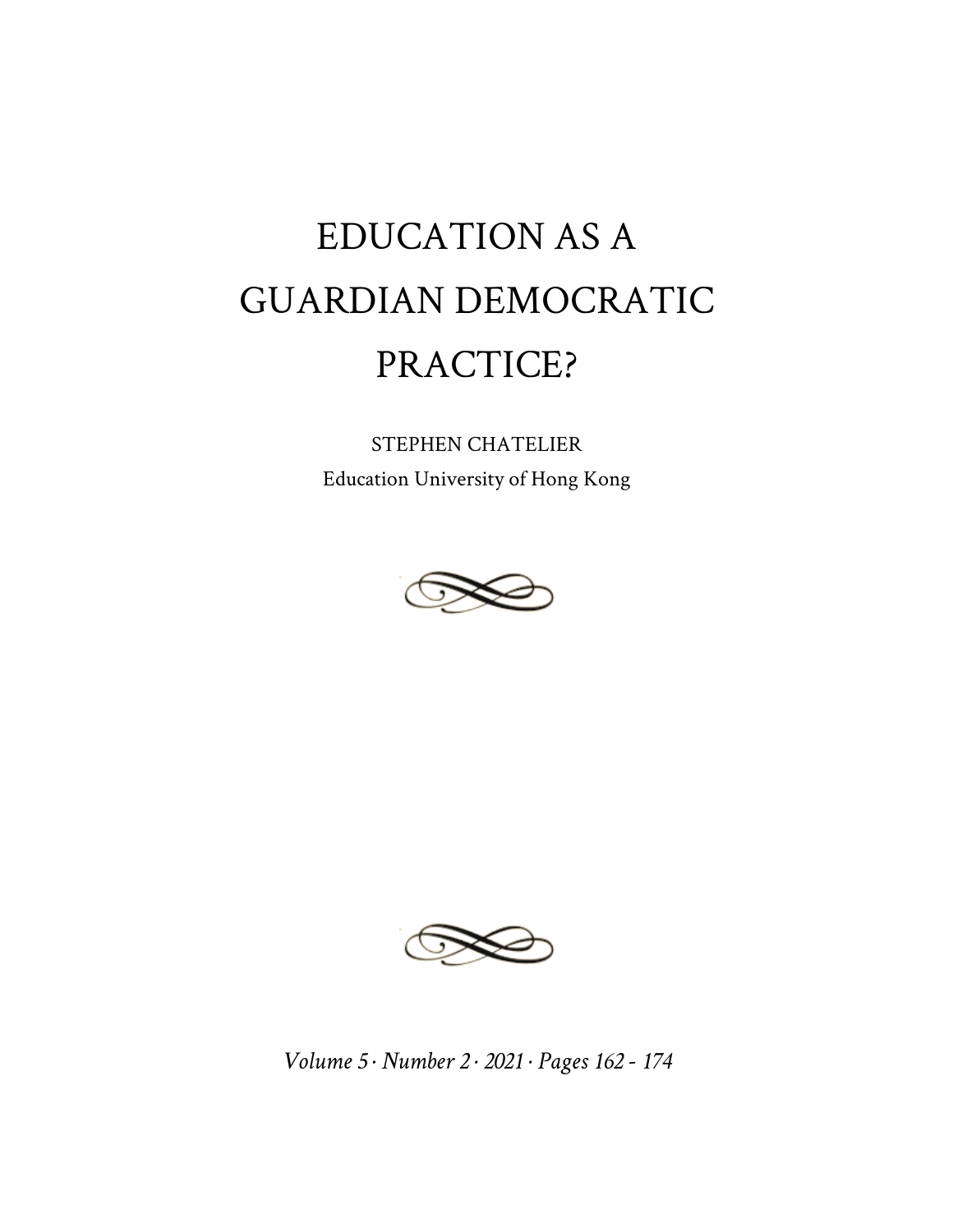n this short paper, I aim to address the crisis in liberal democracy by examining the qualifier 'liberal' in contemporary understandings of democracy. I begin by first addressing the seemingly popular assumption that democracy is synonymous with liberal democracy. While the qualifier itself implies that there are multiple forms of democracy, I draw on some of my own recent experiences of living in China to illustrate that democracy is always articulated to ideological positions that are operationalised in different ways. From here, I question the extent to which liberal democracy is itself the crisis. In doing so, I question the desirability of seeking to recover, or defend liberal democracy. Finally, I suggest that developing practices that enable students to interrogate the politics of truth claims as part of negotiating the significant challenges currently facing the world may be more worthwhile. I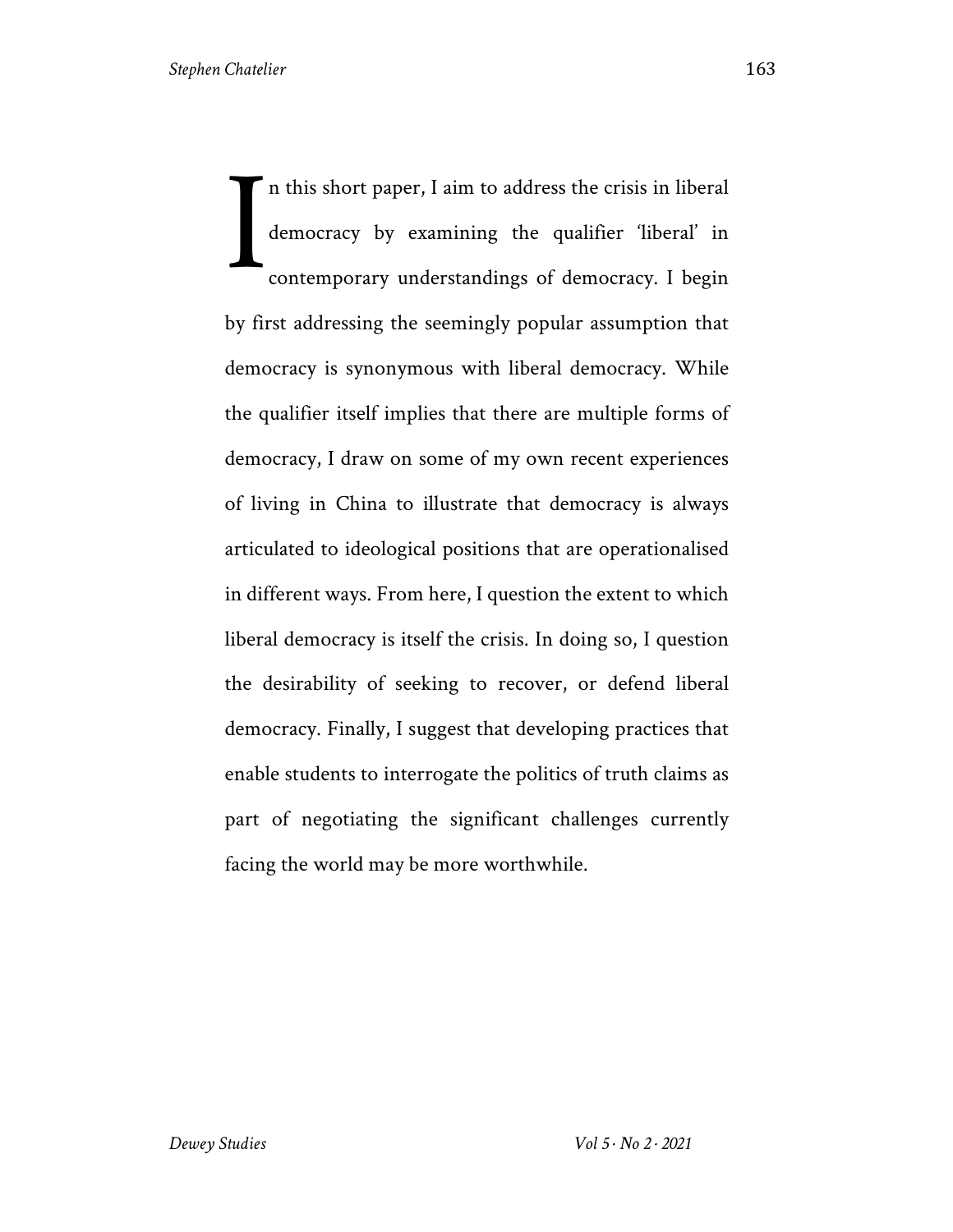#### **Will the True Democracy Please Stand Up?**

Those of us who have been educated in so-called western liberal democracies risk making too many assumptions about what democracy is. Owing to the dominant school curricula, Ancient Greece is likely to feature strongly in these assumptions. And when we consider that historical conceptions of democracy often fail to take into account intersections with geography, it is not surprising if a notion of Greek democracy - however flimsy this may be - acts as the benchmark against which all other claims to democracy are to be judged. Yet, is it justifiable for such western notions of democracy to act as the arbiters of true democracy in the contemporary world? In this essay, I make the argument that there can be no one 'benchmark' because democracy is necessarily contextual and contested. It is both historically and geographically differentiated.

Over thirty years ago, Edward Soja (1989) made the claim that "an essentially historical epistemology continues to pervade the critical consciousness of modern social theory" and that its hegemonic status "has tended to occlude a comparable critical sensibility to the spatiality of social life"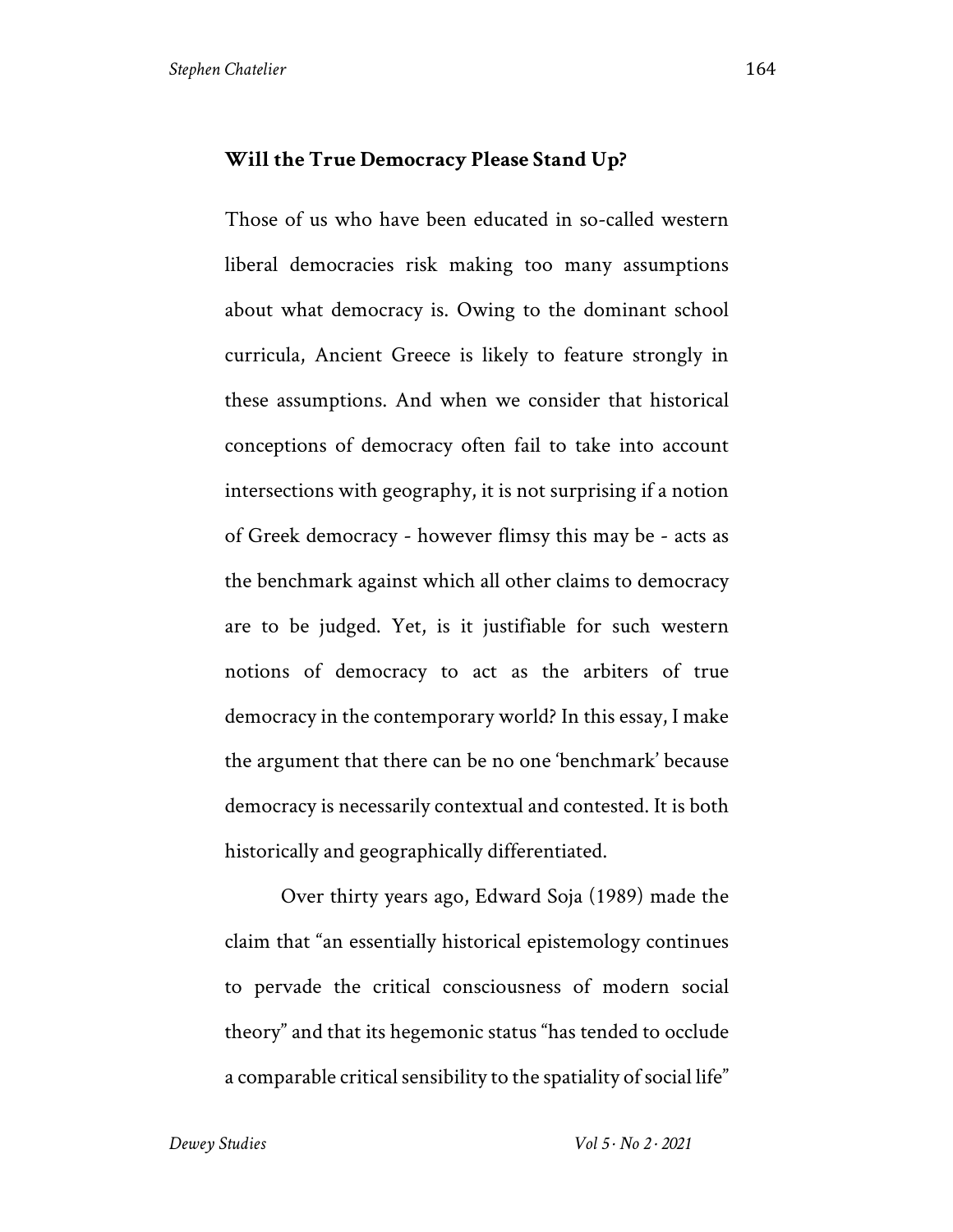(10-11). Soja's work was an important contribution to the 'spatial turn' in the 1980s and '90s and its attempt to challenge the 'tyranny of history'. Edward Said's two essays on the idea of travelling theory (1983 and 2001) demonstrate that ideas cannot be thought of as essential. Instead, as they travel, ideas take on new shape and new meaning as they encounter new spaces of cultural politics. While historical notions take a temporal view of change, expressed as continuity and discontinuity, the kind of geographical reading proposed by Soja and Said allows for ideas to be changed through their interaction with the lived reality of social and political life *elsewhere*. The contested nature of democracy, framed historically, may lead us to acknowledge the reality that we can only ever discuss the many varieties of 'prefix-democracy' (Nyyssönen and Metsälä, 2021). However, without a sensibility to geography, it can be all too easy to assume that even such qualified notions of democracy mean the same thing everywhere.

To illustrate the geographical implications for a concept such as democracy, I think back to my first visit to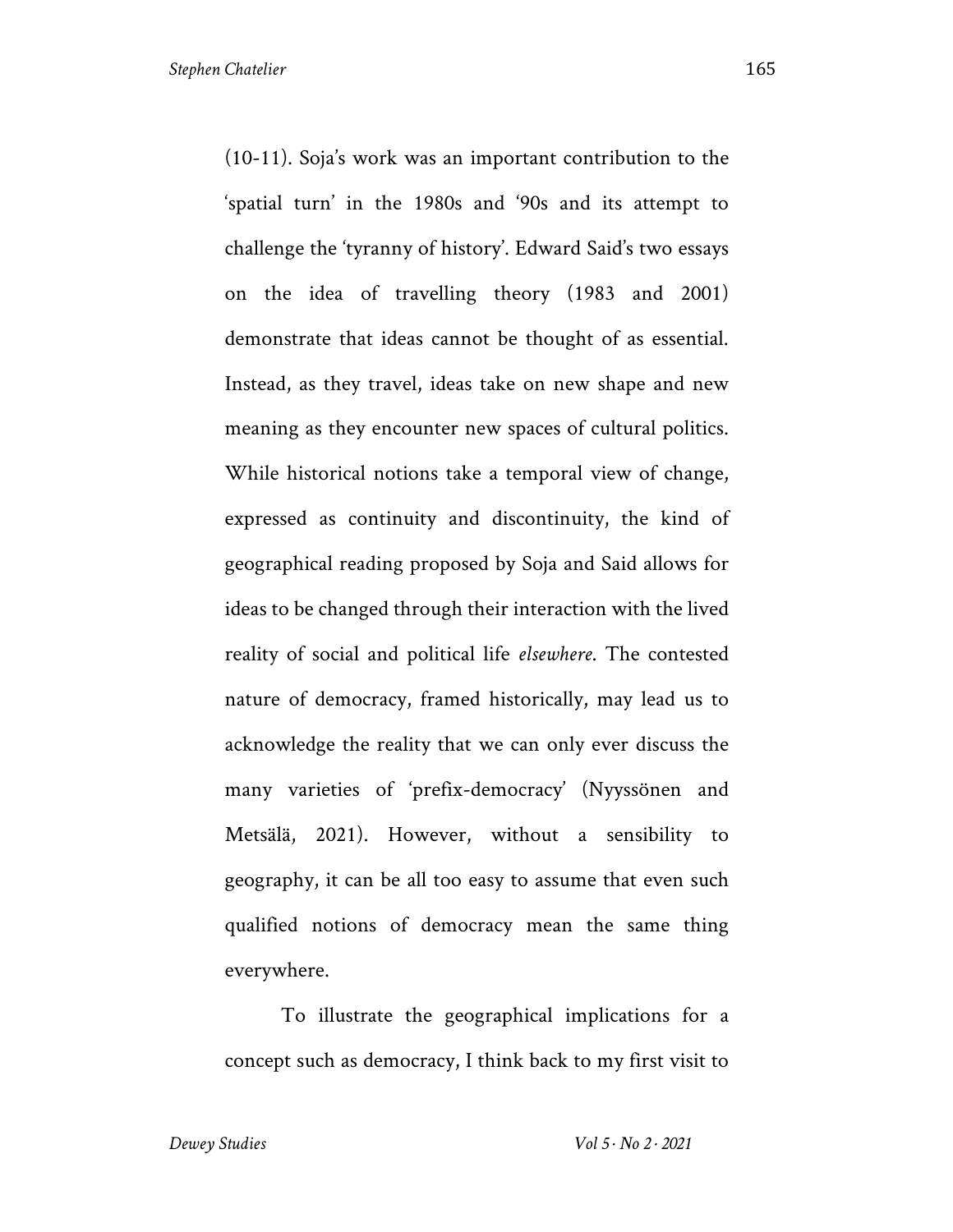China. On arrival, I could not help but notice the immense amount of construction going on, especially apartment complexes. Moreover, of the seemingly endless concrete structures designed to house people, it appeared that many of these new apartment buildings didn't actually house anyone at all. As I sat in the taxi on the way from the airport to my destination, I noticed the fences which surround these construction areas. Seemingly ubiquitous, these long, flimsy-looking panels were adorned with images and words. Oftentimes, it was the Core Socialist Values of the Chinese Communist Party (CCP) on display. A reminder of what it is that lies at the foundation of all this 'progress'. Included amongst the values are 'justice', 'freedom' and 'democracy'. For an *outsider*, seeing these words proudly displayed may initially be jarring. Indeed, some 'westerners' scoff at such words being promoted by the CCP. To do so, however, is to fail to acknowledge that there is no absolute, pure, or fixed notion of democracy and nor is the western tradition the arbiter of that which counts as democracy.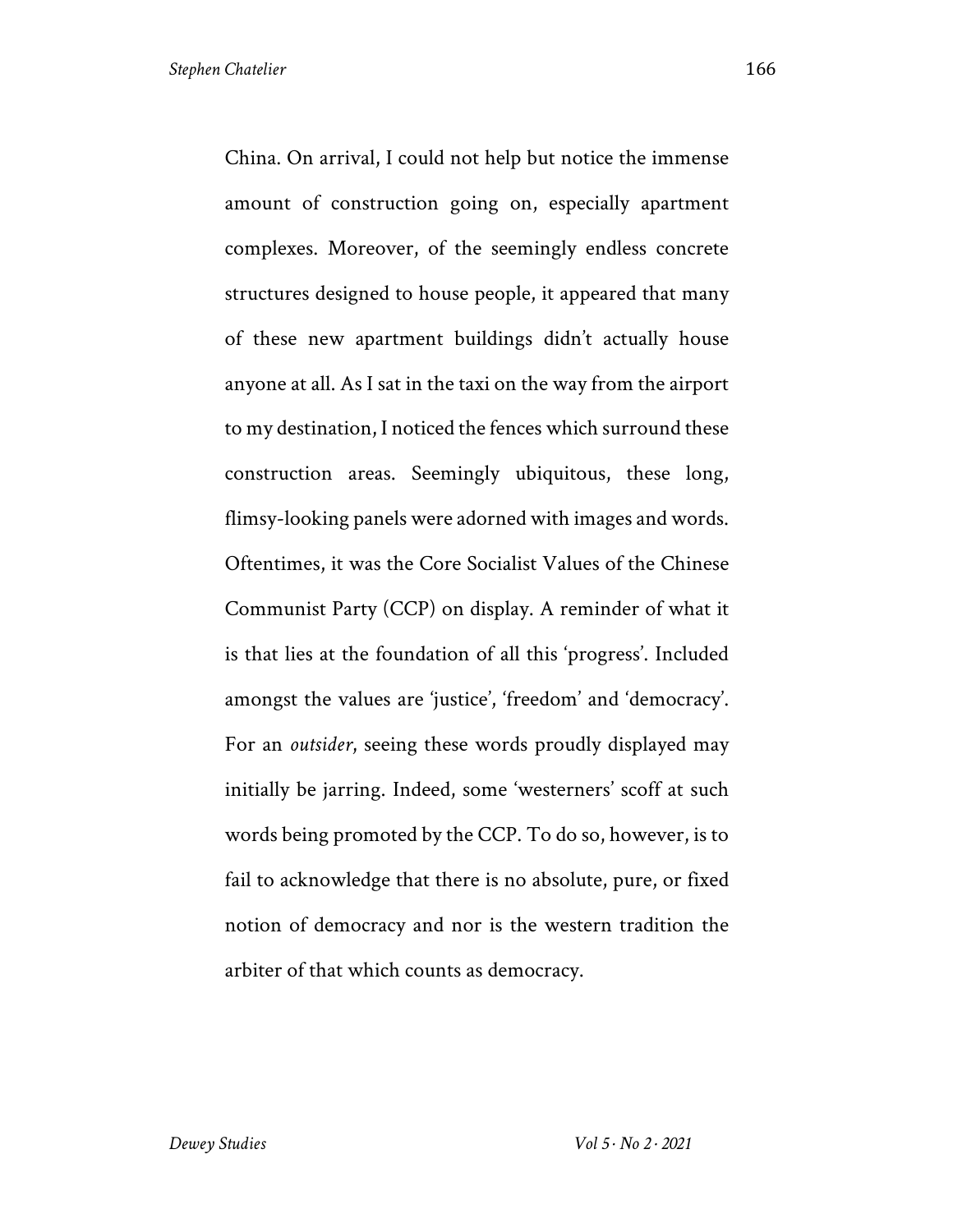### **Ought Liberal Democracy Be Saved?**

I have found myself wondering if the assumption behind the proclamations of a crisis in liberal democracy is that a purer, older, form of liberal democracy needs to be restored. Perhaps the threat is from the outside, the crashing waves of illiberalism weakening democracy's very foundations. However, I can't help but think that even those who are scampering to recover liberal democracy believe that it has, in fact, come apart from the inside; that there is something internal to the liberal conception of democracy that is not quite right. Indeed, it may well be that democracy's articulation to liberalism itself is that which needs to be addressed, rather than simply assumed.

Returning to the *outside* of western history, this crisis of liberal democracy may well have been foreseen in China by Sun Yat Sen, as well as Mao and subsequent leaders of the CCP. According to the Marxist scholar, Arif Dirlik, Sun Yat Sen:

> was a confirmed believer in the value of competition as a motive force of development, but since he observed from the European experience that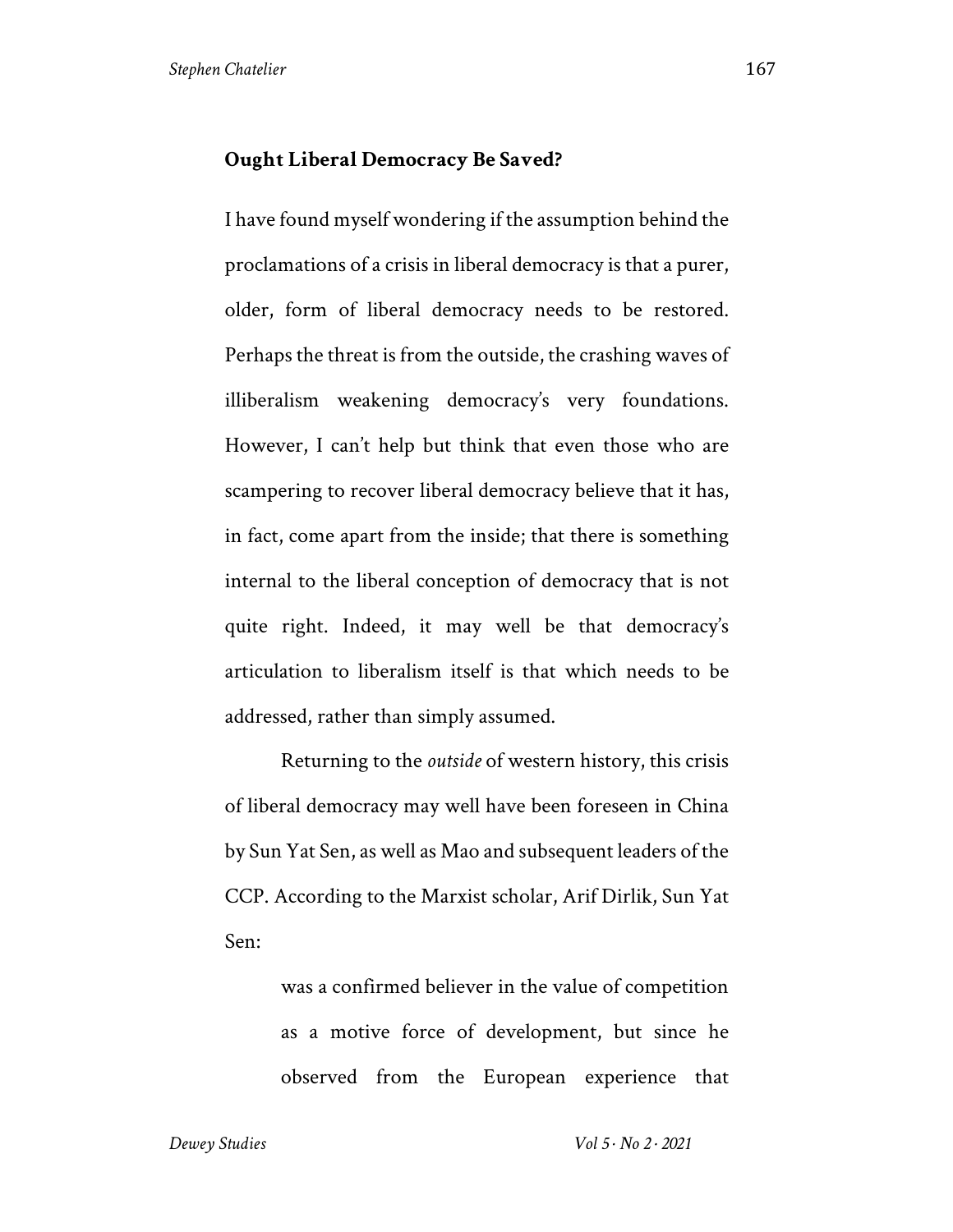unbridled competition created class division and conflict, he believed that socialism was necessary to keep in check the undesirable consequences of capitalism. His conception of socialism, in other words, did not require the repudiation of capitalism, only its control. (1989, 39)

Dirlik goes on to draw a connecting line between Sun's views about the relationship between socialism and capitalism and Mao's declaration of New Democracy as part of the peculiarly Chinese path of historical development towards communist social formations. Writing during the twilight years of Deng Xiaoping's (unofficial) reign as Paramount Leader of China, Dirlik notes that "the role socialism occupies in 'socialism with Chinese characteristics'", within the New Democracy formation, "is not that of immanent vision, pushing society further along the road to socialism, but of *ideological guardian*, to check the possibility of a slide into capitalism" (40, emphasis mine).

What this demonstrates is that democracy is shaped by ideological and, I suggest, moral framings. It is not only about political organisation. But socialism itself has changed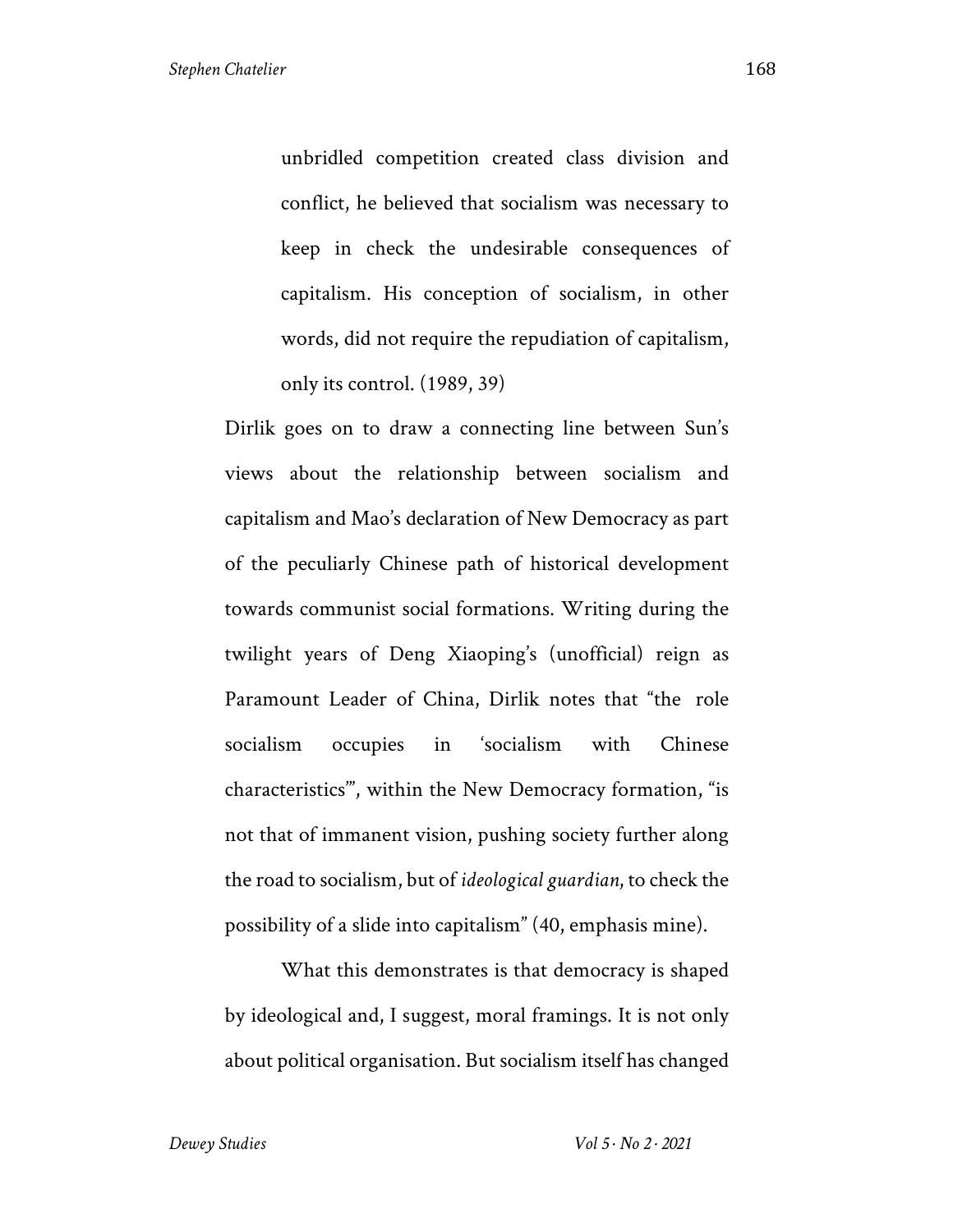since the time of Sun, and of Mao and Deng. And if liberalism has acted as a guardian of 'western' democracy, then it is also worth thinking about the ways in which it has changed as the concept has traversed both time and space.

## **From (Neo)Liberal 'Guardian', to Practice of**

### **Democracy**

There is, of course, no one reason as to why liberal democracy may be considered to be in crisis. However, it could be argued that the various liberal formations have led, as Wendy Brown (2019) states, to the rise of antidemocratic politics in the west. To make such a claim, we need to be clear about what kind of liberalism we are talking about. My intention here is not to enter the debates about the meanings of classical liberalism. However, in making a distinction between a liberalism with a bent towards individual freedom ('negative liberty') and a liberalism with a bent towards collective freedom ('positive liberty'), we are able to ask which of these has come to dominate the 'western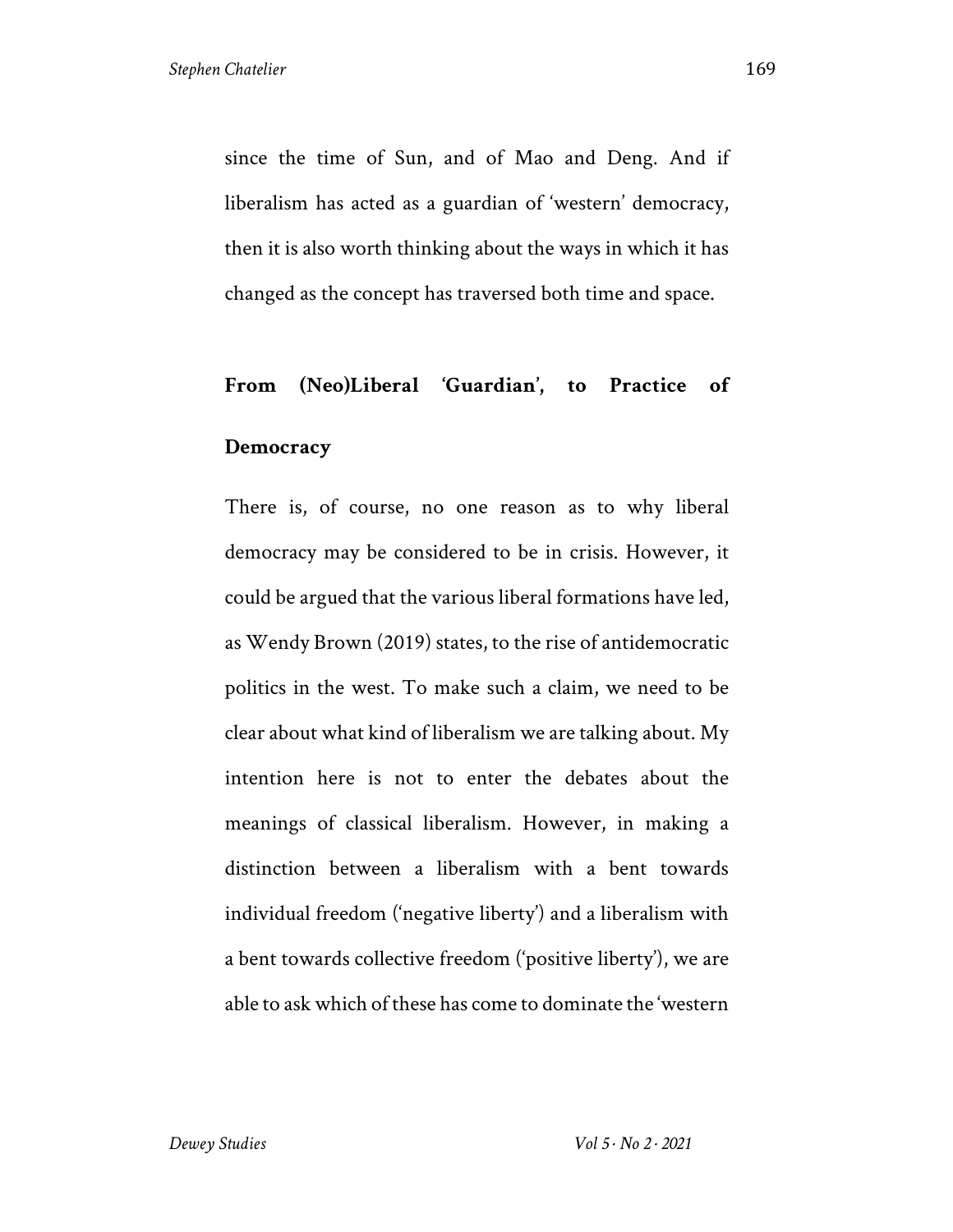social imaginary'. In my view, it is the former and this, I suggest, is a problem.

One way of describing the crisis in liberal democracy might be to say that it has transformed into neoliberal democracy. While Brown makes the argument that "the liberalism in what has come to be called neoliberalism refers to liberalism's economic variant" (2019, 39), this risks minimising the role that the individualistic version of political liberalism has played in helping to bring about neoliberal democracies. Having said that, it could be reasonably argued that neoliberalism, as a rationality derived from economic liberalism, has successfully swallowed both the individualistic and collectivist strains of classical political liberalism. Given the prominence of 'New Deal' and 'European social welfare state' - manifestations of liberalism that took seriously the collective -during the midand, in some cases extending until, the late-20th century, Brown's narrative appears to make sense. Troublingly, Brown argues that "four decades of neoliberal rationality has resulted in a profoundly antidemocratic political culture" (86).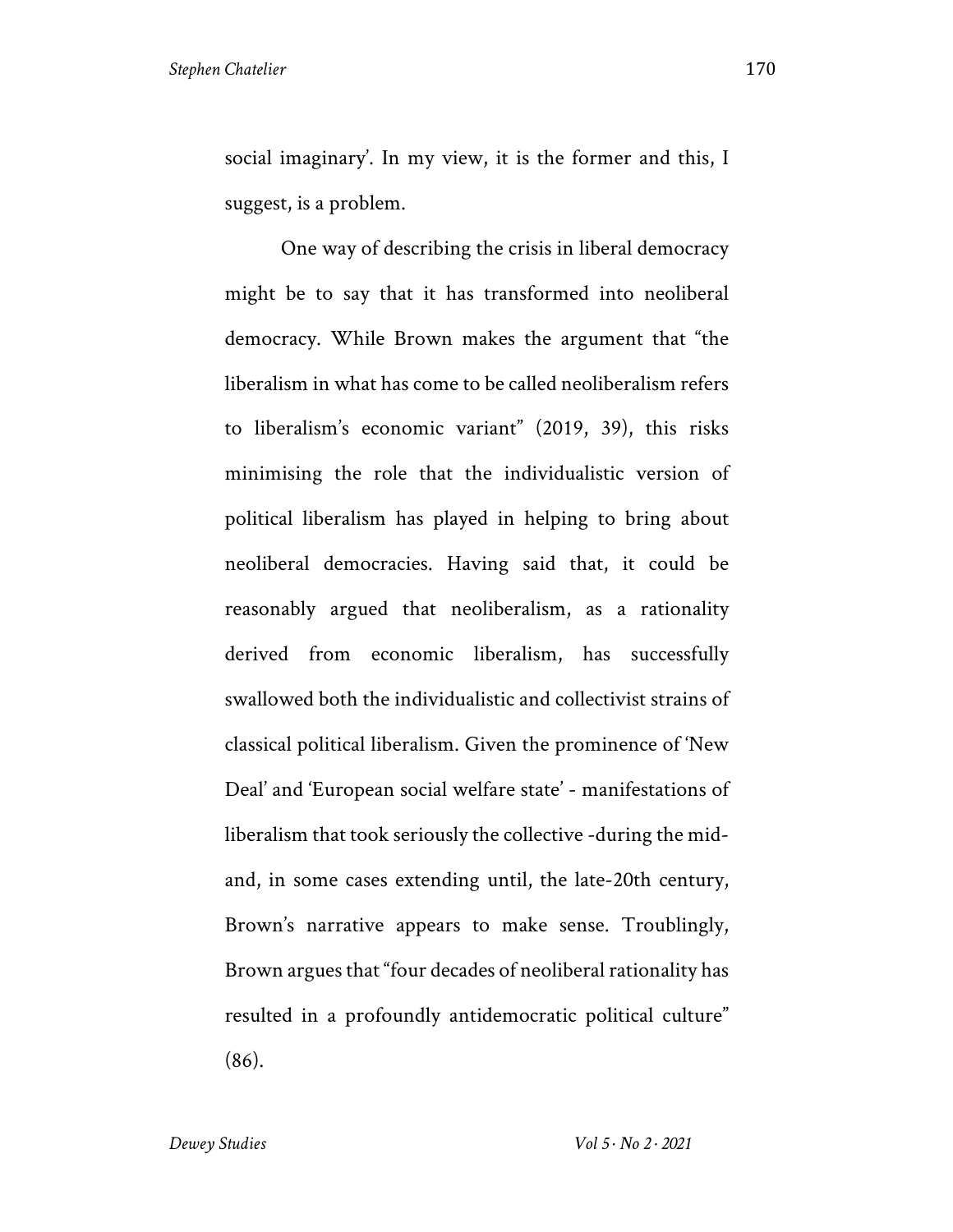If all of this is the case, then the question becomes one of how it is that democracy can be imagined and practised under such conditions. What is it that will function as the ideological - perhaps even the moral - guardian of democracy? Simple answers will not do. It will not be good enough for educators to look to slogans or formulas for social justice. There exists an important task in all of this for education and educators to engage in the debates and the negotiations of what it means to live together. Education itself needs to be understood as constituting a set of critical practices, rather than understood as an institution, or simply being reduced to being an enabler of economic productivity. These critical practices entail the interrogation of the politics of truth claims, which takes us beyond what might be seen as a temptation in the contemporary 'hashtag' era to offer criticism as, or via, slogans. They will involve careful deliberation as to what is meant by truth and how to prioritise varying claims on freedom. These practices will include the struggle over which qualifier ought to act as the guardian of democracy. In other words, it is the practice of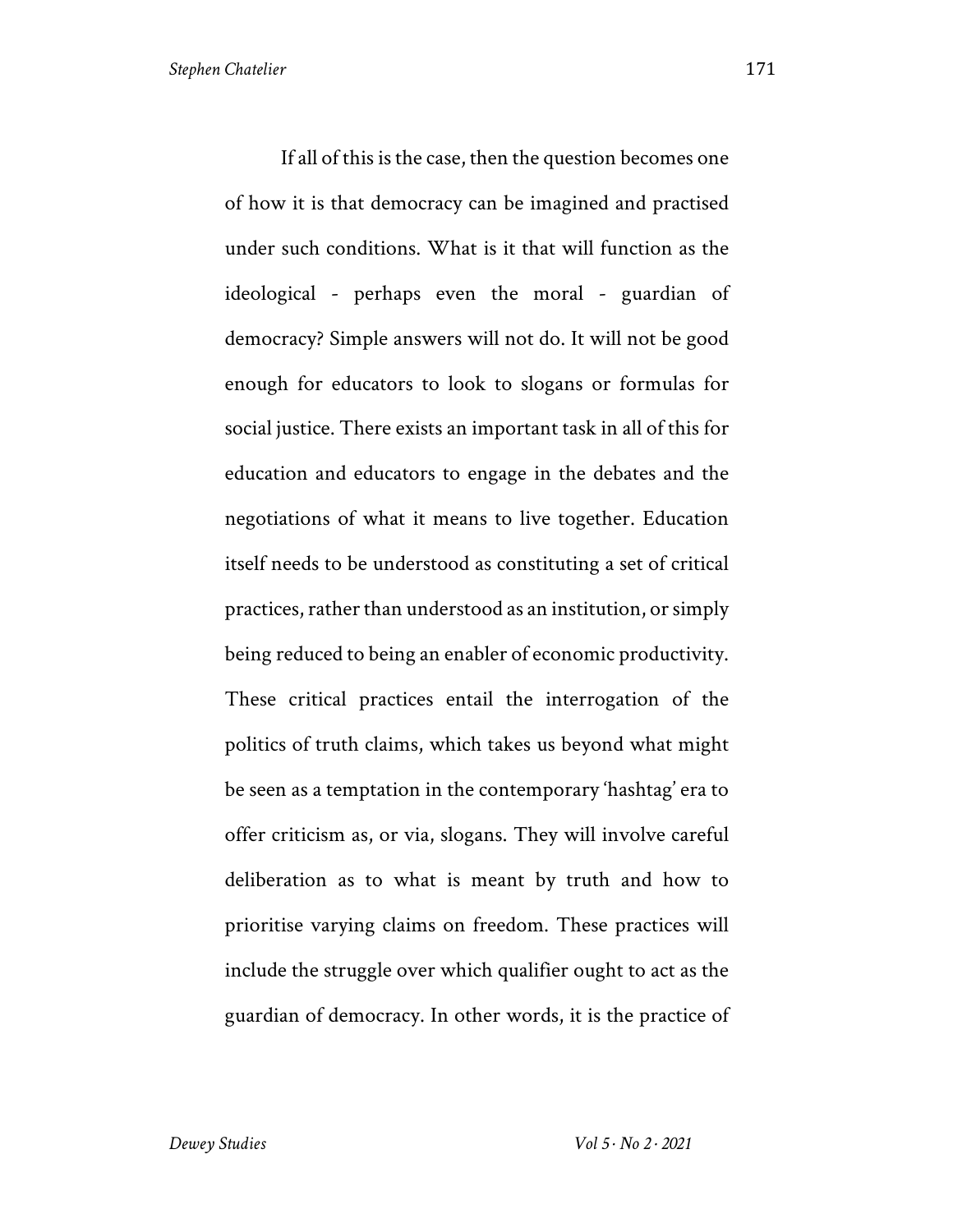democracy, not the particular concept of liberal democracy,

that needs to be saved.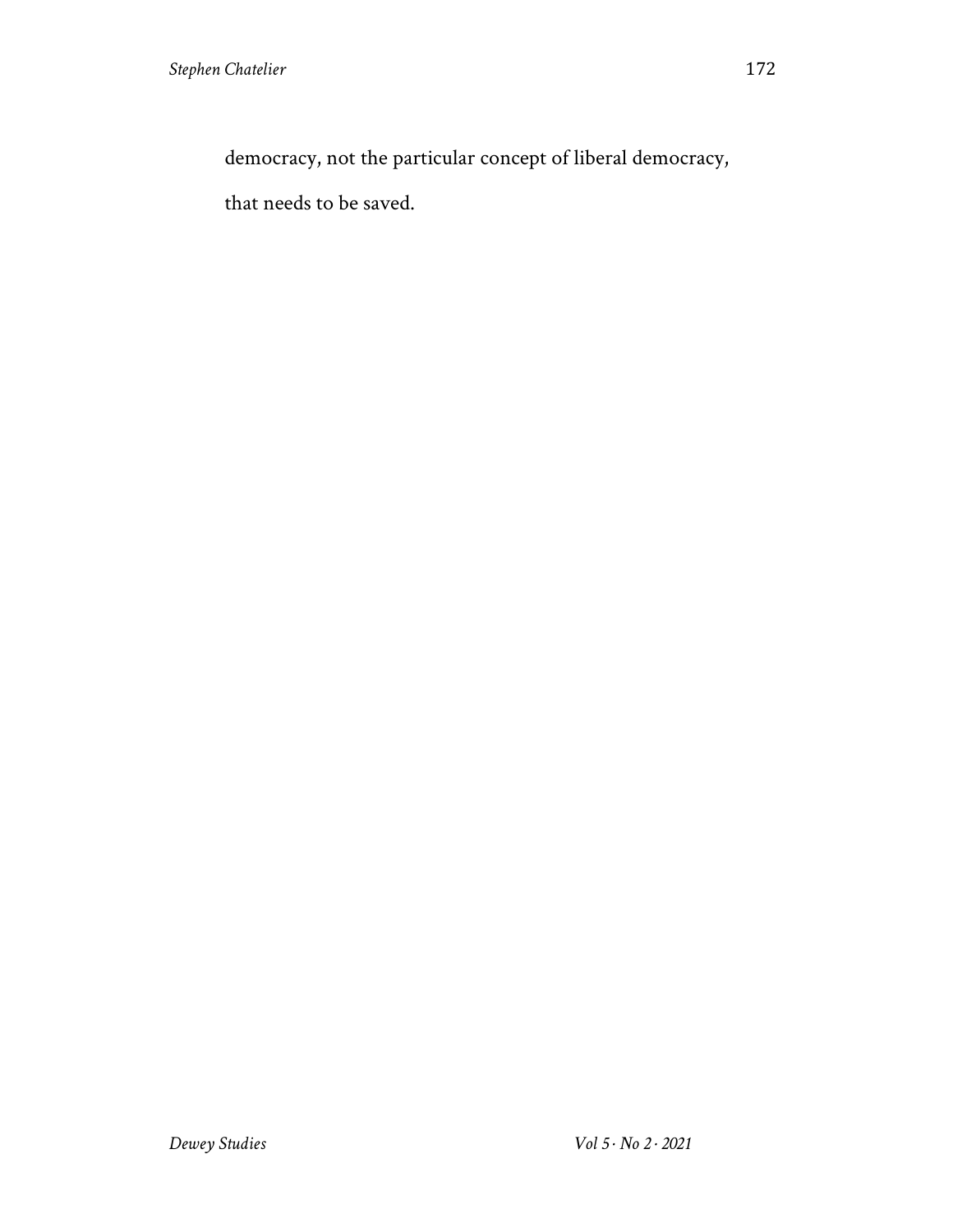### **References**

Brown, Wendy. *In the Ruins of Neoliberalism: The Rise of Antidemocratic Politics in the West*. Columbia University Press, 2019.

Dirlik, Arif. "Postsocialism? Reflections on 'socialism with Chinese characteristics'." *Bulletin of Concerned Asian Scholars*, 21(1), (1989): 33-44.

Nyyssönen, Heino. and Metsälä, Jussi. "Liberal Democracy and its Current Illiberal Critique: The Emperor's New Clothes?" *Europe-Asia Studies*, 73(2), (2021): 273-290

Said, Edward. "Traveling Theory" in *The World, the Text, and the Critic*, 226–47. Cambridge, MA: Harvard University Press, 1983.